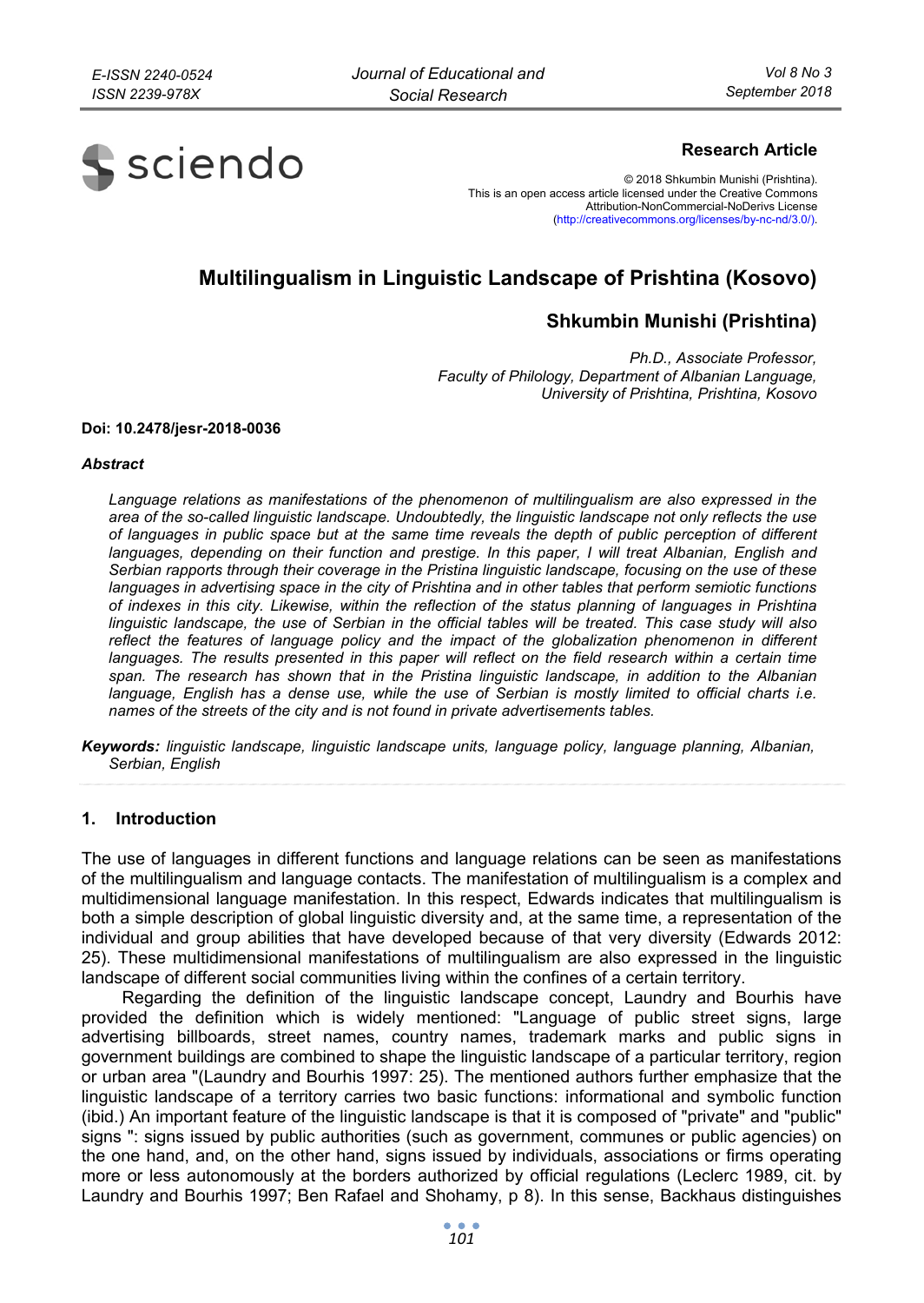| E-ISSN 2240-0524 | Journal of Educational and | Vol 8 No 3     |
|------------------|----------------------------|----------------|
| ISSN 2239-978X   | Social Research            | September 2018 |

between official and unofficial signs (Backhaus 2006: 53), while Calvet (in Backhaus ibid.) has called these two types of signs as in vitro and in vivo components of the landscape language.

The linguistic landscape is built with language tools that are in use within a certain territory and which may belong to different language systems. Linguistic Landscape Units can be found in tables naming the streets, tables naming institutions, advertisements published on posters, on placards, on various illuminated electronic tables, and even on graphs that are written on the walls of different buildings. In other words, when out on the way, the Linguistic Landscape Units of a space or territory are immediately observed by the human eye. In general, language landscape not only reflects the use and location of languages in public spaces but at the same time reveals the depth of public perception of different languages and attitudes towards them, depending on their function and their open or covert prestige. It also reflects the use of languages in the public sphere. Otherwise, according to Cenoz and Gurter (2006), the linguistic landscape reflects the relationship with the sociolinguistic context of a given space. This relationship according to them is two-way. On the one hand, the linguistic landscape reflects the relative power and status of languages in a specific sociolinguistic context. On the other hand, the linguistic landscape contributes to the building of the sociolinguistic context, because people elaborate the visual information that comes to them and the language with which the signs are written may affect their perception of the status of different languages and even affect their linguistic behavior. Language landscape study may also be of interest because it may provide information about the differences between official language policy, which may be reflected in top-down signs (public signs, sh.m.), such as names of roads or denominations in official buildings, and the impact of this policy on individuals, as reflected in the bottom-up signs that may be the names of shops and placards and street posters (private signs, sh.m..) (pp. 67- 68).

## **2. Methodology**

## *2.1 Research background*

In this paper, I will discuss the use and relations of Albanian and English through their reflection on the Pristina Linguistic Landscape in the public and private spheres. The Serbian language as a language with official status in Kosovo alongside Albanian is also included in the survey. Prishtina is the capital of Kosovo and the main political and cultural center in the country. Usage, rapports, and functions of Albanian and English will be dealt with in light of the phenomenon of globalization and language policy in Kosovo, while the use of Serbian, mainly in public tables, will be dealt with within the framework of the language policy and status planning of languages in Kosovo. A paper dealing with the discrepancy between language policy and the use of languages in the Linguistic Landscape of Pristina comes from Demaj and Vandenbroucke (2013). In our paper, the issue of reflection of language policy in the Pristina Linguistic Landscape will not be discussed thoroughly and will be taken into account only in the cases related to use and the relations between Albanian and Serbian, as our interest has been to see the use of Albanian and English.

## *2.2 Instruments and Procedures*

The research is based on the hypothesis that English as the language of the globalization processes emerges and it is being used heavily in the Pristina Linguistic Landscape. It should also be emphasized that in this research the Linguistic Landscape (LL) units are divided into two general categories, in public Linguistic Landscape (PuLL) units, and in private Linguistic Landscape (PrLL) units, and the whole the research was conducted based on this division. The survey was conducted in Prishtina and samples were taken in all the visible advertisements, traffic tables, and other tables, as well as in all apparently written units of the shops and other spaces in the right side along the Dëshmorët e Kombit Boulevard, Boulevard George Bush, Zahir Pajaziti Square and Boulevard Mother Theresa. In order to collect the samples for research, iPhone 6+ camera was used to photograph the Linguistic Landscape Units in Pristina. In general, we have made 226 photographs with which we have recorded 214 Linguistic Landscape Units (LLU).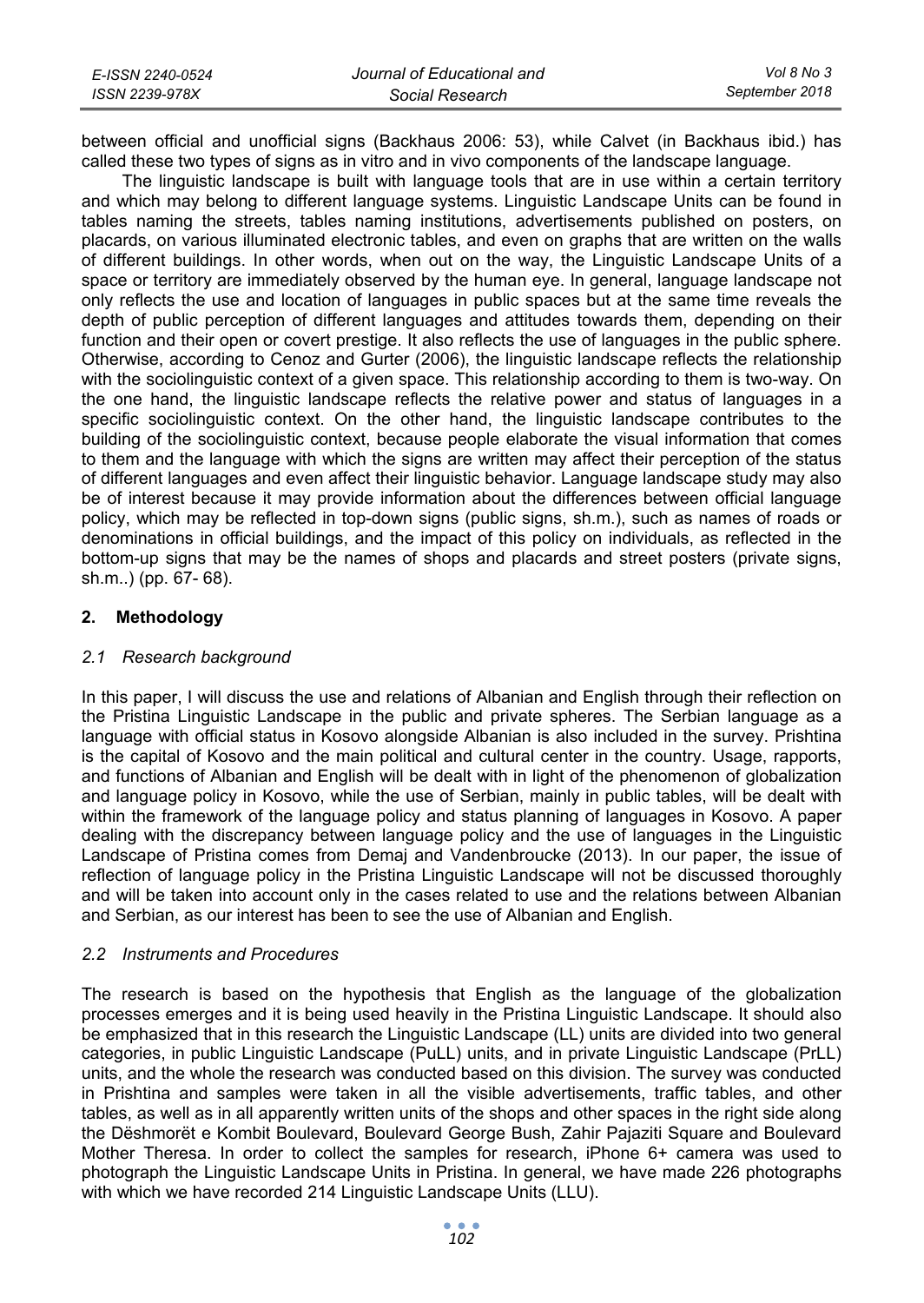#### **3. Results**

#### *3.1 Pristina's Public Linguistic Landscape Units*

In the category of Prishtina's Public Linguistic Landscape Units, I have listed 31 units of the LL as a whole. Out of this total, 5 units were written only in Albanian or 16.1%, 18 or 58% were written in Albanian and Serbian, 4 units or 12.9% were written in Albanian and English, 2 units or 6.4% were written in all three Albanian-Serbian-English languages. Within the Public Units of the LL, we have found only 2 units or 6.4% that were written in English only and, to specify, these units were the traffic signs that showed the direction of the location of the private hotel.

Based on the above data I can conclude that most of the Public Units of the LL are listed in the two official languages of Kosovo, namely in Albanian and Serbian. This is done in accordance with the legal status of these languages (Munishi 2006) and with the overt language policy which is pursued in Kosovo. It should be noted that in all cases of bilingual Albanian-Serbian tables, only abbreviations *Rr./Ul* (*rruga, ulica*) (street, s*tr.*) have been noted in both languages, and the names *Bulevardi/Bulevar*, while the names because they were in Albanian are written with Albanian graphs, but it can be considered that they are understandable in the Serbian language.

The two single LL units which were written in all three languages were the official tables with the names of the institutions of the Government of Kosovo. These are the official titles listed in the tables of the Ministry of Culture, Youth and Sports and the Ministry of Agriculture, Forestry and Rural Development. Indeed, in both of these official tables, the name *"Republika e Kosovës"* (Republic of Kosovo) has been marked with larger letters than the names in Serbian and English. Below this label were the names of ministries in Albanian, Serbian and English in equal font sizes. On the tables of the University of Prishtina, only units in Albanian and English are found.

 With respect to the reflection of language policy and status planning and their reflection on Linguistic Landscape of Prishtina, I tend to agree with Demaj and Vandenbroucke (2013) that there is a discrepancy between language policy and status planning and the official languages distribution in LL in the sense that Albanian seems to be predominant vs. Serbian and other languages in Kosovo.

#### *3.2 Private Pristina Language Landscape Units*

A total of 183 different units were included in the category of Private Linguistic Landscape units. Within this total, 18 units were brand names, which, when they were single words without additional explanation, were not included in language analysis.

Based on these data, I have found that out of 183 units of LL, 53 or 28.9% were units written in Albanian only, while 30 or 16.3% units were written in English only. The majority of LL Units have been written in Albanian and English, thus the code mixing has taken place (Huebner 2006). In this category, I have included all those units in which there was at least one element of Albanian or English. For example, as a mixed unit is also found any unit that in the text written in Albanian which had even a logogram ampersand '&' which is characteristic in English (replaces the use of 'and') and vice versa, mixed unit is also considered any unit that it was written in English, but there was a piece in Albanian, even in the form of nicknames of any person. Consequently, in 183 LL units, we found 82 that were written in Albanian and English or 44.8%. Here I add that for 2 language units I have not come to understand what they mark, thus I have categorized them in the domain of firms (brand names).

In general, this data is a clear evidence of the enormous use of English in the LL, which build the public sphere in Pristina. It should be noted that in the Albanian language both the standard language and the vernacular based on the local dialect of Geghe are used in the LL Units written in Albanian. The latter is especially used in certain advertisements. In general, it cannot be said that there has been a strict and permanent application of the Standard Albanian in the private LL units.

Further, the LL units, namely-bottom up units, have been classified into four general categories. In the first category, which I have called "food and cafeteria", I included restaurants, cafes, and hotels. In the second category, which I have called "services", I have included a wide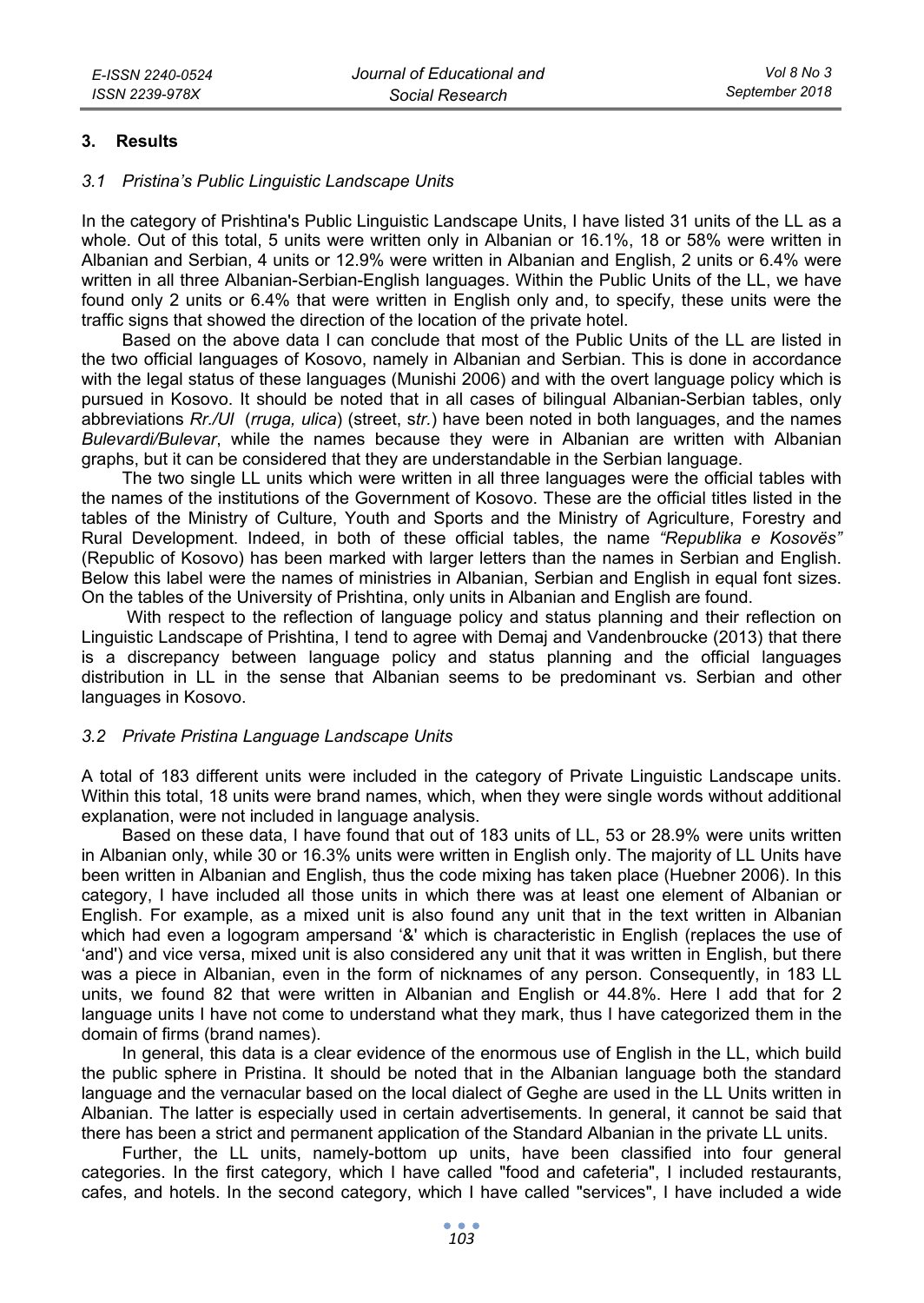range of different service stores. This category includes banks, insurance companies, clothing stores, attorneys services, construction services, property and real estate offices, and so on. In the third category, which I have called "communication and information technology", I have included all the stores that sell and offer services in the field of Information Technology and mobile phones. Meanwhile, in the fourth category, called "medicine," I have included those facilities that provide medical services.

In the first category "food and cafeteria" 38 units of the LL are included. Of these 38 units, the majority or 18 (47.3%) were in Albanian and English. 10 units or 26.3% were written only in English, 7 or 18.4% were only in Albanian, and 3 were the names of firms. These data clearly show that in the area of food, coffee, and entertainment, English is the dominant language in relation to Albanian.

In the category of "services", 100 LL units have been coincidently included. Out of this total, 28 were in Albanian (28%), 18 (18%) were in English, 42 were in Albanian and English and 12 were names of firms that we did not consider.

Even in this category, it is obvious that most of the LL unites are bilingual Albanian-English, followed by Albanian units and in the end the units in the English language. In this area, Albanian and English appear to be used almost equally.

In the third category "communication and information technology" I found the following data. Of the total of 22 units I have distinguished in this category, only one unit was written in Albanian and English, while 20 units were written and combined in both languages i.e. Albanian and English.

This field has been one of the areas in which Albanian and English are presented in hybrid forms, whether in the form of hybrid compositions or in the form of hybrid syntax. Moreover, in this area, there are many cases of combination of Albanian and English language codes and sentences, as well as parallel uses. Hence, this was the category in which the mixing of codes has emerged as a viable phenomenon.

In the last category "medicine" I have included those LL units that have been found in facilities offering medical services. In general, I found 21 such Linguistic Landscape units, of which most of them (15 or 71.4%) were in Albanian, while 5 or 23.8% were in both Albanian and English, and only one has been the name of a firm. In this category, I have not found any case of an LL Unit that was only in English.

Data from the field of medicine of LL units show a prevalence of the Albanian language and a relative number of bilingual units. What's true in this area too, Albanian is not entirely unique, as in constructions that are in Albanian there are uses of Latin language units, which often come out as terminological abbreviations. Nevertheless, it is clear that English in this category does not seem to be used as a single language, unlike the above categories where I found many such cases.

# **4. Discussion**

The results of the survey indicate clearly that in the linguistic landscape of Prishtina Albanian and English emerged as the language used the most. In the private LL units Albanian and English are used in parallel as both languages come with almost the same percentages. The table below summarizes all findings of both public and private LL units and their breakdown in accordance to the socio-economic realm.

| Table |  |  |
|-------|--|--|
|       |  |  |

|                       |            | <b>Public Linguistic</b><br><b>Landscape Units</b> |                     |      |           |                       | <b>Private Linguistic</b><br><b>Landscape Units</b> |                       |                          |                       | Food and<br>Cafeteria |      | <b>Services</b>     |     |             |      |           |                       |                       |          |     | Communication<br>and Information<br>Technology |      | Medicine |  |  |
|-----------------------|------------|----------------------------------------------------|---------------------|------|-----------|-----------------------|-----------------------------------------------------|-----------------------|--------------------------|-----------------------|-----------------------|------|---------------------|-----|-------------|------|-----------|-----------------------|-----------------------|----------|-----|------------------------------------------------|------|----------|--|--|
| Alb                   | Alb<br>Ser | Alb/<br>Eng                                        | Alb/<br>Ser/<br>Eng | Eng  | Alb       | Eng                   | Alb/<br>Eng                                         | Firm                  | Alb                      | Eng                   | Alb-<br>Eng           | Firm | Alb                 | Eng | Alb-<br>Eng | Firm | Alb       | Eng                   | Alb-<br>Eng           | Alb      | Eng | Alb-<br>Eng                                    | Firm |          |  |  |
|                       | 18         |                                                    |                     |      | 53        | 30                    | 82                                                  | 18                    | $\overline{\phantom{a}}$ | 10                    | 18                    |      | 28                  | 18  | 42          | 12   |           |                       | 20                    | 15       | 0   |                                                |      |          |  |  |
| 16.1<br>$\frac{0}{0}$ | 58%        | 12.9<br>$\frac{0}{0}$                              | 6.4%                | 6.4% | 28.<br>9% | 16.3<br>$\frac{0}{0}$ | 44.8<br>$\frac{0}{0}$                               | 0.98<br>$\frac{0}{0}$ | 18.<br>$4\%$             | 26.3<br>$\frac{0}{0}$ | 47.3<br>$\frac{0}{0}$ | 7.8% | 28<br>$\frac{0}{0}$ | 18% | 42%         | 12%  | 4.5<br>4% | 4.54<br>$\frac{0}{0}$ | 90.9<br>$\frac{0}{0}$ | 74<br>4% | 0%  | 23.8<br>$\frac{0}{0}$                          | 4.7% |          |  |  |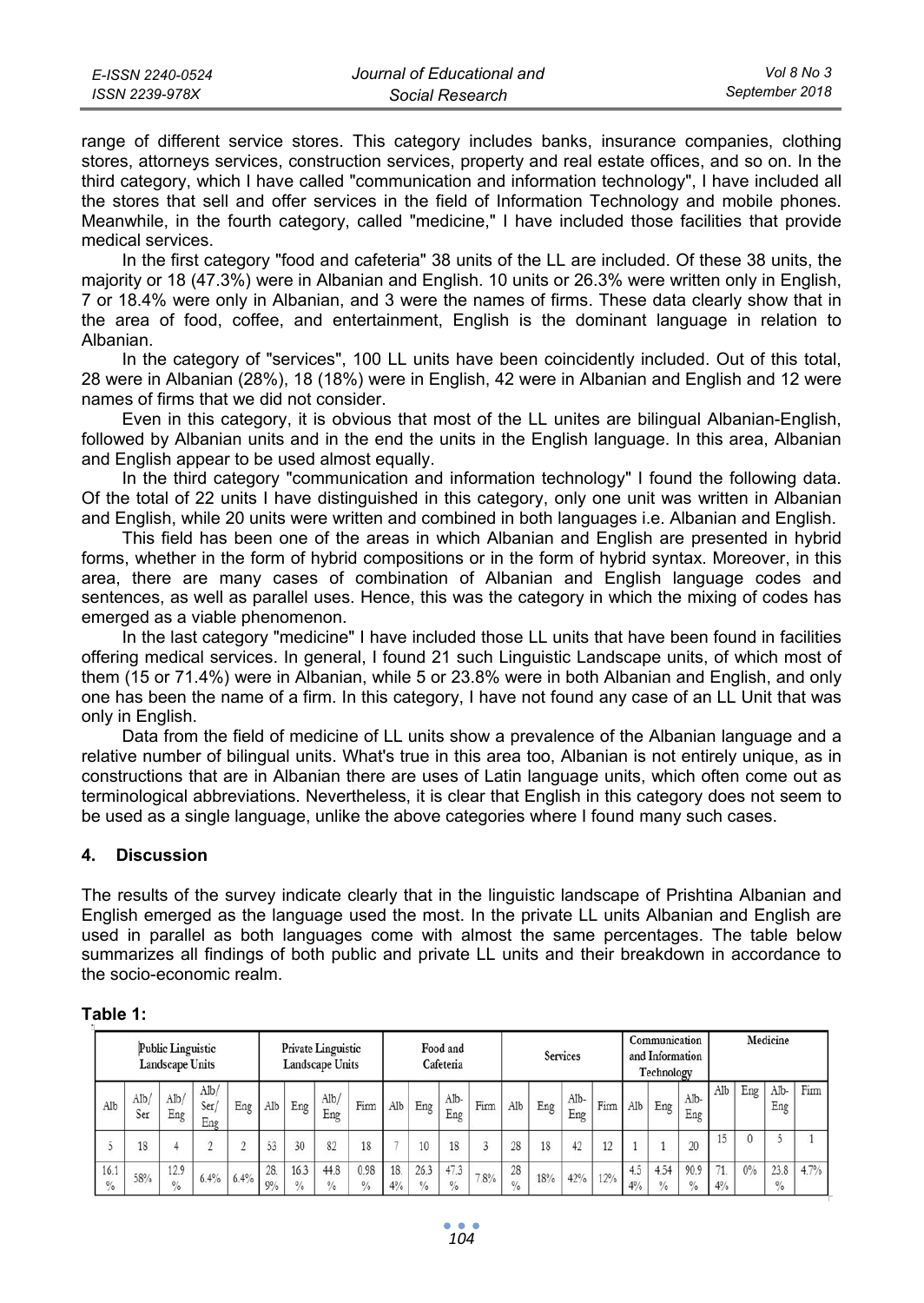| E-ISSN 2240-0524 | Journal of Educational and | Vol 8 No 3     |
|------------------|----------------------------|----------------|
| ISSN 2239-978X   | Social Research            | September 2018 |

As it can be noticed from some previous studies of LL in Tokyo, Bangkok, and Jerusalem (Backhaus et al. 2006) the use of English in parallel to local languages in the LL is a dominant occurrence, and this is a clear indication that English as the language of globalization has penetrated in the public use in the area of the Linguistic Landscape. The very high percentage of the use of English in the LL units of commercial activities could be taken as a clear indication that English is perceived as the most adequate communication tool to attract the sales of commodities and services. The same applies to Prishtina's case since English coexists with Albanian in all leisure and economic public space in downtown Prishtina.

Another element which is worth emphasizing is that in the cases of coexistence of different ethnic languages concentrated in specific parts of a town the use of those languages in LL will be determined by demography, prestige and economic factors. In this respect, Ben-Rafael et al. (2006) have found that in the case of Israel in Jewish localities Hebrew has been used predominantly in both top-down and bottom-up units of LL, while in Palestinian localities Hebrew was used more in bottom-up rather than top-down LL units which are explained as a tendency of Palestinians to adapt to market forces in a society where the majority is Jewish and Hebrew-speaking. In East Jerusalem, in top-down units, Arabic, English, and Hebrew have been used largely, while in bottom-up cases mostly Arabic and English items have been found. In all cases, English was used alongside two local languages which is a clear indication of the role English uses in globalization trends worldwide.

In terms of language policy and status planning implementation in the LL, the case of Prishtina shows that in public LL units there is a tendency to implement the provisions of the status planning of languages in Kosovo, hence most institutional signs are multilingual namely in Albanian, Serbian and in many occasions in English. Nevertheless, as Demaj and Vandenbroucke (2013) have indicated correctly in terms of LL and official language policy and status planning is concerned there is a discrepancy between the former and the latter. They observe correctly the predominance of the Albanian language in LL but haven't emphasized the extent of English use in LL units. In another research on the LL units in the city of Skopje Ibrahimi and Sulejmani (2016) have found as well a discrepancy between the official language policy and the language status and their implementation in the LL. In their research they found predominant use of Macedonian relative to Albanian in both public and private LL units, while they haven't brought any data on the use of English inspite of the fact that they mention the use of other languages (Serbian, Turkish).

In general, language policy and status planning decision decisions are usually reflected in topdown LL units, since such units are very often put by the authorities. On the other side, bottom-up LL units are usually self-regulated and driven mostly by socio-economic and political factors.

In the case of Prishtina, another indication which comes from the survey is related to the prestige that different languages gain within a certain socio-political and demographic context. In the case of Prishtina, the demographic dominance of Albanians and their socio-political status are the main source of the prestige that Albanian language as gained after the conflict in Kosovo in 1999 relative to Serbian language which in turn used to have dominant prestige in Kosovo due to the fact that in former Yugoslavia the so-called Serbo-Croatian language was practically a *lingua franca* of the former country. The changes of socio-political and cultural circumstances have also changed the prestige of the languages which are used in the public space of Prishtina.

## **5. Conclusions**

Research of Pristina Linguistic Landscape has reflected an almost parallel use of Albanian and English in the LL units, especially in the private ones. The phenomenon of globalization, which, in addition to the economic character, can be considered as a social and cultural manifestation, has undoubtedly influenced the spread and use of English throughout the world, and consequently in Kosovo (Munishi 2015). Based on the units treated in the research I have found that English is used especially in those areas that are affected by the phenomenon of globalization, such as information and communication technology, financial services, banking and law, food, catheter and entertainment, clothing and fashion, as well as other services of aesthetic nature. Also, based on this research we have concluded that the use of English is more limited to medical services. Based